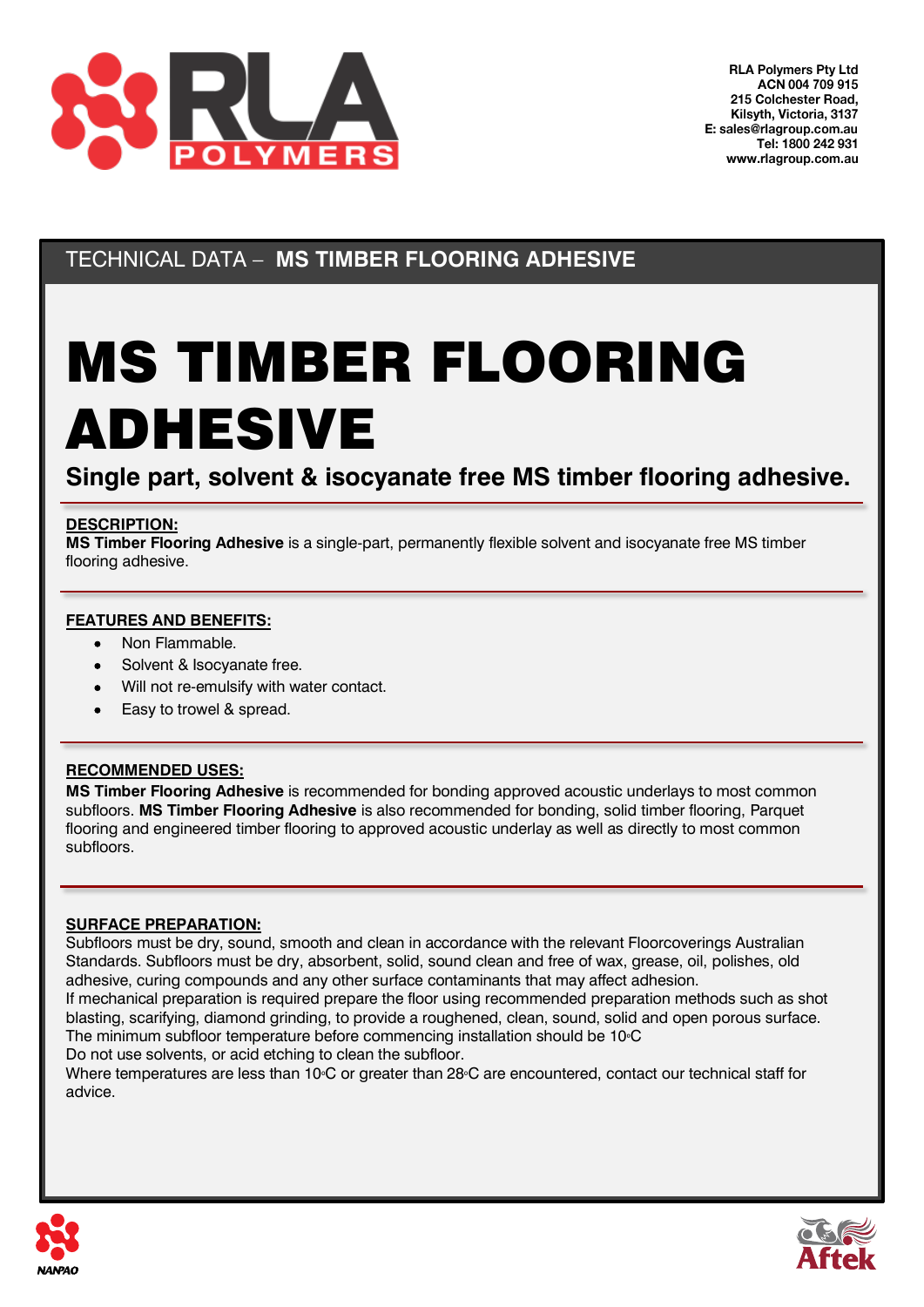

# TECHNICAL DATA – **MS TIMBER FLOORING ADHESIVE**

Concrete slabs can be a source of excess moisture, which timber absorbs leading to swelling, expansion, cupping and ultimately damage to timber boards and their surroundings. To prevent moisture migration, apply 2 coats of RLA Moisture seal as per the technical data sheet. Ensure the second coat is applied perpendicular to the direction of application of the first coat. Application in different directions will better achieve a continuous protective barrier across the substrate.

Porous surfaces should be sealed with a RLA Moisture Seal or a single part polyurethane sealer and allowed to dry (in accordance with the manufacturer's instructions) prior to using this adhesive. Uneven or damaged floors should be repaired with a suitable cement levelling compound (in accordance with the manufacturer's instructions).

Concrete subfloors must be sufficiently cured. Ensure the relative humidity (RH) is below 75% (tested as per ASTM F2170 insitu probe method). If the RH of the sub-floor is above 75% use a suitable 2 part Epoxy Moisture Sealer or a single part polyurethane moisture sealer.

Structural particle board flooring should be sanded with a coarse grit paper. Structural flooring should then be primed using a suitable 2 part epoxy sealer or a single part polyurethane sealer and allowed to cure (in accordance with the manufacturer's instructions) prior to the application of this adhesive.

If in doubt regarding the suitability of the sub-floor, always contact the manufacturer.

#### **APPLICATION:**

## **BONDING ACOUSTIC UNDERLAY TO THE SUB-FLOOR**

1. Apply the adhesive evenly with a V2 or V3 trowel ( 2-3mm notched trowel dependant on underlay type) at a rate of approx. 1.2-1.5m2 per litre.

2. Install the underlay into the wet adhesive film.

3. Roll the underlay with a suitable roller to ensure complete transference of adhesive is achieved between the underlay and subfloor.

4. Allow the adhesive to dry for 24 hours prior to installing the floor-covering.

## **BONDING TIMBER FLOORING SYSTEMS TO ACOUSTIC UNDERLAY**

1. Apply adhesive evenly with a V3-V5 trowel (3-5mm notched trowel - please refer to the timber manufacturer's instructions for specific trowel size) at a rate of approx.  $1 - 1.2$ m2 per litre.

2. Install the timber into the wet adhesive. Note: Ensure the adhesive does not skin over and dry prior to installing timber flooring. For best results timber flooring should be installed within 30 minutes of the adhesives application. 3. Ensure the timber makes good contact with the adhesive to enable complete transference of adhesive between the underlay and timber backing. This can be achieved by clamping, weighting or other means of applying downward pressure whilst installing the timber flooring.

4. Once the timber is installed do not allow heavy traffic for 24 hours.

5. Sanding can commence 3 to 7 days after the completion of the entire installation.

**Please note: Sanding times may vary due to climatic conditions please check with the manufacture.**



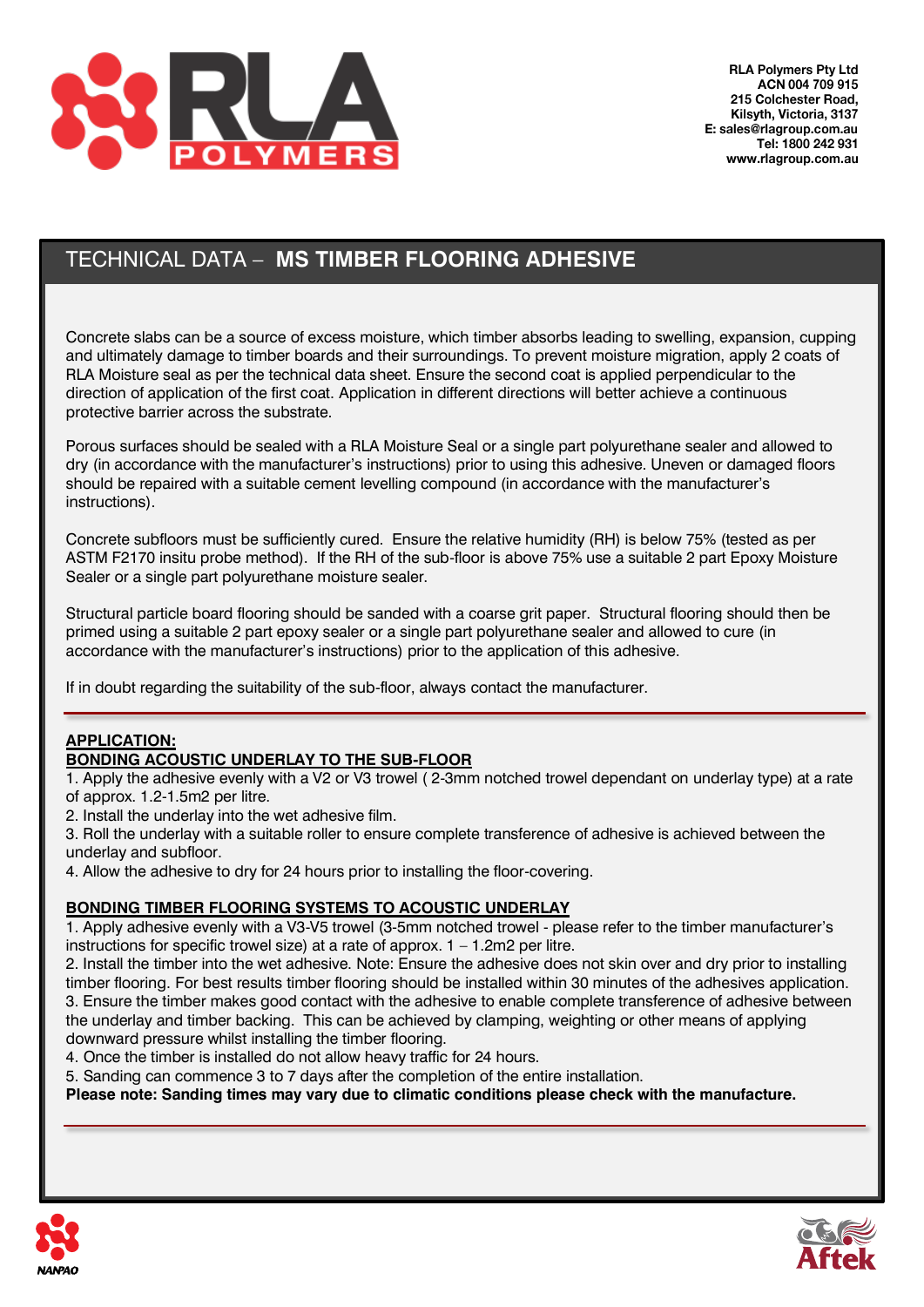

# TECHNICAL DATA – **MS TIMBER FLOORING ADHESIVE**

#### **PRECAUTIONS:**

- Please ensure the flooring is placed into the wet film of adhesive and apply sufficient pressure to ensure transfer occurs between the adhesive film and floorcovering.
- A minimum of 90% (Transfer) contact between the substrate and the back of each individual piece of timber is required and maintain full contact with adhesive until full cure is achieved after a minimum of 24 hours (mechanical fixing or weighing down is recommended )
- Do not walk on laid matting during the first four hours after installation. Avoid air entrapment when making the bond or filling joints. For application details of timber flooring systems, contact the timber flooring manufacturer. Care should be taken to prevent any reaction or damage pre finished timber coatings.
- Do not use adhesive in excessive hot or cold conditions i.e. below  $10^{\circ}$ C or above  $28^{\circ}$ C.
- This adhesive will not stand up to hydrostatic pressure or capillary action.
- Ensure your trowel is notched to the manufacturer's recommendations at all times.
- Timber flooring systems must be acclimatised, refer to the timber flooring manufacturers recommendations, prior to the use of this adhesive.
- If in doubt regarding suitability of adhesive, always contact the manufacturer.
- Always follow manufacturer's instructions.
- Do not apply over acrylic or PVA primers/sealers.
- Not recommended to be used in totally confined spaces as requires atmospheric moisture to cure properly.
- Do not expose to water or alcohol based cleaners before full cure.
- Must be fully cured before sanding, allow a minimum of 72 hours.
- Compatibility tests must be first carried out. Due to many forms of timber flooring available today, preliminary adhesion testing should be undertaken by the installer to confirm adhesion. RLA Polymers can assist on large projects.
- Do not apply over dense burnished concrete surfaces without abrading first to obtain a mechanical key for the adhesive to bond to.

#### **CURE TIME:**

Cure times can vary substantially and are dependent on weather conditions such as temperature and humidity. Typically, MS will form a firm skin in two hours and cure in approximately 24 hours. Hotter and more humid conditions will increase the rate of cure and decrease the skin time, whereas colder climates and lower humidity will decrease cure times and increase skin times.

#### **CLEAN UP:**

Clean tools and equipment immediately after use with a suitable solvent such as white spirits or mineral turpentine or Aftek Handy Wipes. Cured **MS Timber Flooring Adhesive** must be removed by mechanical means or with Aftek Handy Wipes.



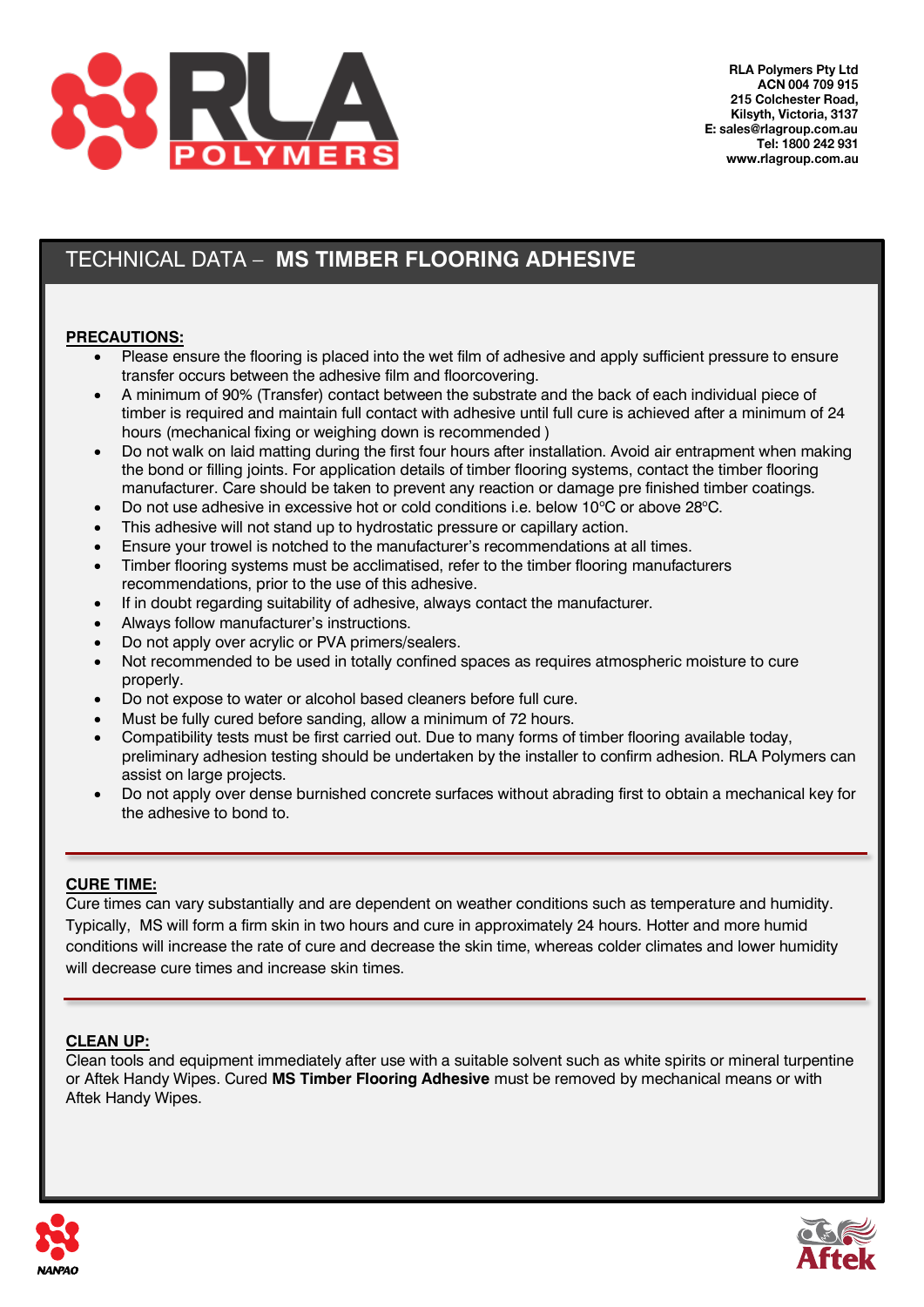

## TECHNICAL DATA – **MS TIMBER FLOORING ADHESIVE**

#### **STORAGE & HANDLING:**

Storage: For optimum shelf life, store in tightly closed original containers out of direct sunlight. Shelf Life: 12-14 months in a sealed container out of direct sunlight

#### **DISPOSAL:**

Please dispose of empty container and residue in accordance with your local waste management regulations.

#### **HEALTH & SAFETY:**

In use, please ensure that Occupational Health and Safety requirements are observed. If swallowed, give plenty of water. Do not induce vomiting. Seek medical attention.

Skin: Wash off with warm water and soap.

Eyes: Irrigate with water for 10 minutes and see a doctor. *Safety Data Sheet available upon request.*

#### **AVAILABILITY:**

**MS Timber flooring adhesive** is available Australia wide through the RLA Group distributor network. Please contact RLA Group 1800 242 931 to find out where your nearest stockist will be.

#### **TECHNICAL SUPPORT:**

RLA Polymers manufactures a comprehensive range of high quality, high performance construction products. In addition, RLA Polymers offers technical support and on-site advice to specifiers, end users and contractors. Please contact your RLA Polymers sales representative or RLA Head Office for this service

#### **WARRANTY STATEMENT:**

RLA Polymers guarantees this product against manufacturing defects and guarantees it to be manufactured to our published specification. We certify that when fully cured this product is suitable for use and will perform as described in our technical data sheet or other published materials. RLA Polymers will replace product free of charge when purchased from any legally verifiable source, and where product is proven to have been stored, handled and installed according to instructions published on our packaging and within the stated shelf life. The Installation of all materials must be carried out in accordance with the relevant Australian Standard and the Floorcovering Manufacturer's instructions and the floorcoverings must have been subject to normal traffic conditions. Warranty does not apply if damage, loss, failure to follow instructions or other circumstances are out of our control. Sufficient time and access to investigate any complaint must be accorded to RLA Polymers. The consumer is responsible for any expenses incurred in making a claim. A claim form can be requested by: Phone: 1800 242 931

Email: [info@rlapolymers.com.au](mailto:info@rlapolymers.com.au)

Mail: 215 Colchester Road Kilsyth Victoria 3137 (attn Customer Services)